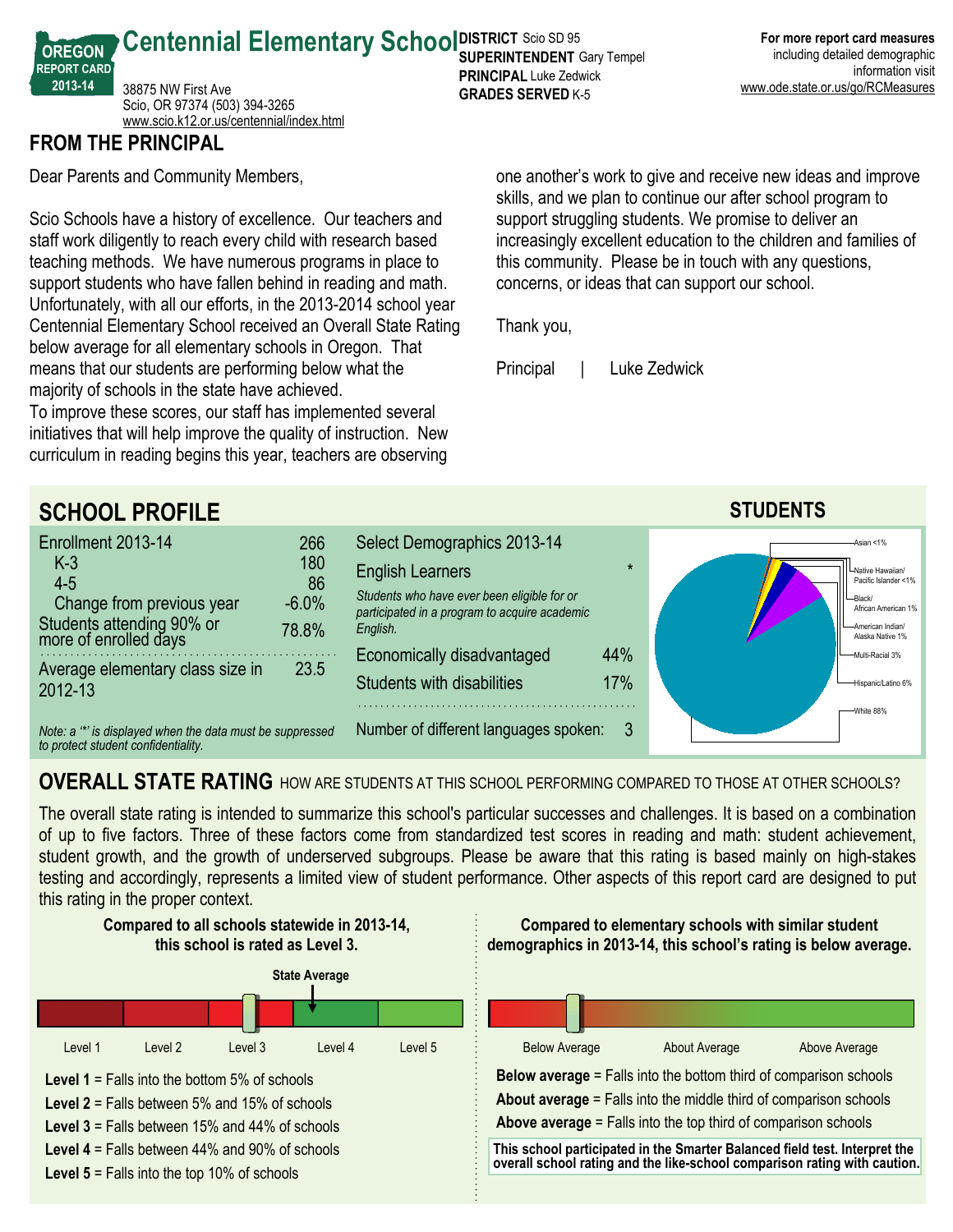

*Visit www.ode.state.or.us/go/data for additional assessment results. Note: a '\*' is displayed when data are unavailable or to protect student confidentiality.*

## **OUTCOMES** FOR KEY STUDENT GROUPS AT THIS SCHOOL COMPARED TO THE SAME GROUPS STATEWIDE

| <b>STUDENT</b>           |                                   |               |               |                                                                 |                               |                  |               |                                                                    |                                                                            |               |                                                       |                             |
|--------------------------|-----------------------------------|---------------|---------------|-----------------------------------------------------------------|-------------------------------|------------------|---------------|--------------------------------------------------------------------|----------------------------------------------------------------------------|---------------|-------------------------------------------------------|-----------------------------|
| GROUP<br><b>OUTCOMES</b> |                                   | School<br>(%) | Oregon<br>(%) | School<br>Performance : Performance : Compared to<br>OR Average |                               | School<br>$(\%)$ | Oregon<br>(%) | School<br>Performance Performance Compared to<br><b>OR Average</b> |                                                                            | School<br>(%) | Oregon<br>:Performance Performance Compared to<br>(%) | School<br><b>OR Average</b> |
|                          | <b>Economically Disadvantaged</b> |               |               | American Indian/Alaska Native                                   |                               |                  |               | <b>Native Hawaiian/Pacific Islander</b>                            |                                                                            |               |                                                       |                             |
|                          | Reading                           | 68.5          | 59.1          | $+9.4$                                                          | Reading                       | $\star$          | 57.5          | $^\star$                                                           | Reading                                                                    |               | 54.8                                                  | $\star$                     |
|                          | <b>Mathematics</b>                | 31.5          | 49.5          | $-18.0$                                                         | <b>Mathematics</b>            |                  | 48.4          | $\star$                                                            | <b>Mathematics</b>                                                         |               | 48.9                                                  |                             |
|                          | Science                           | 80.0          | 57.5          | $+22.5$                                                         | Science                       | $\star$          | 56.4          | $\star$                                                            | Science                                                                    | $\star$       | 49.6                                                  |                             |
|                          | <b>English Learners</b>           |               |               |                                                                 | <b>Asian</b>                  |                  |               |                                                                    | <b>White</b>                                                               |               |                                                       |                             |
|                          | Reading                           |               | 45.0          | $\star$                                                         | Reading                       | $\star$ .        | 79.2          | $\star$                                                            | Reading                                                                    | 70.5:         | 77.7                                                  | $-7.2$                      |
|                          | <b>Mathematics</b>                |               | 42.7          | $\star$                                                         | <b>Mathematics</b>            |                  | 78.5          |                                                                    | <b>Mathematics</b>                                                         | 47.6          | 68.3                                                  | $-20.7$                     |
|                          | Science                           |               | 42.1          | $\star$                                                         | Science                       |                  | 78.0          | $^\star$                                                           | Science                                                                    | 78.1:         | 78.2                                                  | $-0.1$                      |
|                          | <b>Students with Disabilities</b> |               |               |                                                                 | <b>Black/African American</b> |                  |               |                                                                    | <b>Female</b>                                                              |               |                                                       |                             |
|                          | Reading                           | 54.2          | 41.8          | $+12.4$                                                         | Reading                       |                  | 52.6          | $^\star$                                                           | Reading                                                                    | 69.1          | 73.0                                                  | $-3.9$                      |
|                          | <b>Mathematics</b>                | 16.7          | 33.2          | $-16.5$                                                         | Mathematics                   |                  | 38.8          |                                                                    | Mathematics                                                                | 45.5:         | 61.4                                                  | $-15.9$                     |
|                          | Science                           | 83.3          | 44.2          | $+39.1$                                                         | Science                       |                  | 48.5          | $\star$                                                            | Science                                                                    | 91.7:         | 67.9                                                  | $+23.8$                     |
|                          | <b>Migrant</b>                    |               |               |                                                                 | Hispanic/Latino               |                  |               |                                                                    | <b>Male</b>                                                                |               |                                                       |                             |
|                          | Reading                           |               | 41.3          | $^\star$                                                        | Reading                       | 50.0             | 50.9          | $-0.9$                                                             | Reading                                                                    | 68.7:         | 68.0                                                  | $+0.7$                      |
|                          | <b>Mathematics</b>                |               | 40.9          | $\star$                                                         | <b>Mathematics</b>            | $5$              | 44.6          | $\star$                                                            | <b>Mathematics</b>                                                         | 40.3:         | 62.5                                                  | $-22.2$                     |
|                          | Science                           |               | 40.5          | $\star$                                                         | Science                       |                  | 47.0          | $\star$                                                            | Science                                                                    | 72.7          | 71.6                                                  | $+1.1$                      |
|                          | <b>Talented and Gifted</b>        |               |               |                                                                 | <b>Multi-Racial</b>           |                  |               |                                                                    |                                                                            |               |                                                       |                             |
|                          | Reading                           |               | 98.4          | $\star$                                                         | Reading                       | $\star$ .        | 75.6          | $\star$                                                            | Note: a "" is displayed when data are<br>unavailable or to protect student |               |                                                       |                             |
|                          | <b>Mathematics</b>                |               | 98.2          | $\star$                                                         | <b>Mathematics</b>            | $\star$          | 64.7          | $\star$                                                            | confidentiality.                                                           |               |                                                       |                             |
|                          | Science                           |               | 98.2          | $^\star$                                                        | Science                       | *                | 75.1          |                                                                    |                                                                            |               |                                                       |                             |
|                          |                                   |               |               |                                                                 |                               |                  |               |                                                                    |                                                                            |               |                                                       |                             |